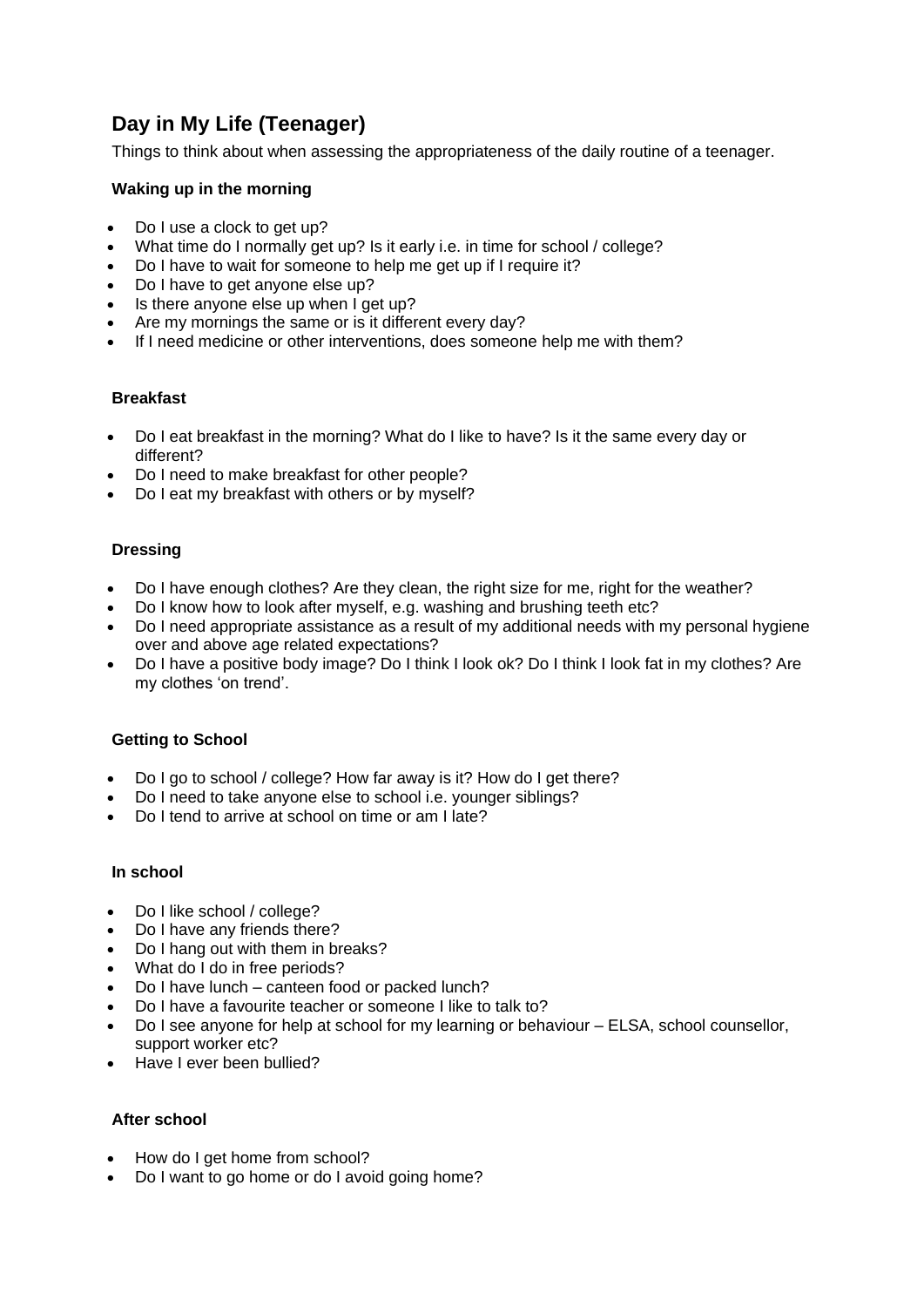- Do I go home at the end of the school day or do I go to friends houses or hang out somewhere else?
- Do I have a job to go to?
- Does anyone meet me and take me home?
- Is there anyone at home?
- Do I watch TV and if so, is what I watch ok for my age?
- Do I have homework to do and does anyone help me with it?
- Do I like doing my homework, does anyone check that I have done it?
- Is my home to school communication book maintained?
- Do I have to look after anyone else?
- Is there food available?
- Does anyone help me get some food?
- Do I need to get food for anyone else?
- Does my carer attempt to communicate with me in ways which are useful to me? (E.g. for children with sensory impairment or social communication needs)
- Does my carer stimulate me in ways which are supportive of my development? (E.g. for children with sensory impairment or social communication needs)

# **Evenings**

- Do I have a dinner in the evening and what time is this?
- Who makes the food?
- What do Leat?
- Do I eat with others, and at the table, or do I eat by myself?
- Is there anyone I can tell if I am hungry and do they provide food for me?
- Do I watch TV and what do I watch?
- Do I use the internet or social networking sites? What device do I use laptop / tablet / phone?
- Do I have a phone? Do I use it to send photos and images? Are the photos appropriate? Am I part of any online group chats, e.g. via Whatsapp?
- Does anyone check what I am doing on the internet / are there any parent controls?
- What sites do I visit online and what do I do?
- Do I chat online or share any information or pictures? What do I talk about?
- Do I play games on a console? Do I play online / 'live' games? Do I know who I am playing with?
- Do I go out in the evening and if so who do I go out with?
- Do I drink alcohol and / or use any illegal drugs or misuse substances? If so where do I get the alcohol / substances from? Who do I use them with? Is anyone else aware?
- Where do I go and what I do there?
- Do I have to be home by a set time?
- Does my carer know who I hang out with?
- What do I do with my family in the evenings? What do my carers do?
- Do we spend time together or do our own things?
- Is there an appropriate behaviour management plan in place and is this adhered to?

# **Bedtime**

- Do I go to bed at the same time every night?
- Who decides when it is bed time?
- Is my bedtime appropriate to my needs?
- Where do I sleep?
- Do I like where I sleep?
- Who else is in the house at night time?
- Do I have to look after anyone else at bed time?
- Do I have my own room or do I share with others?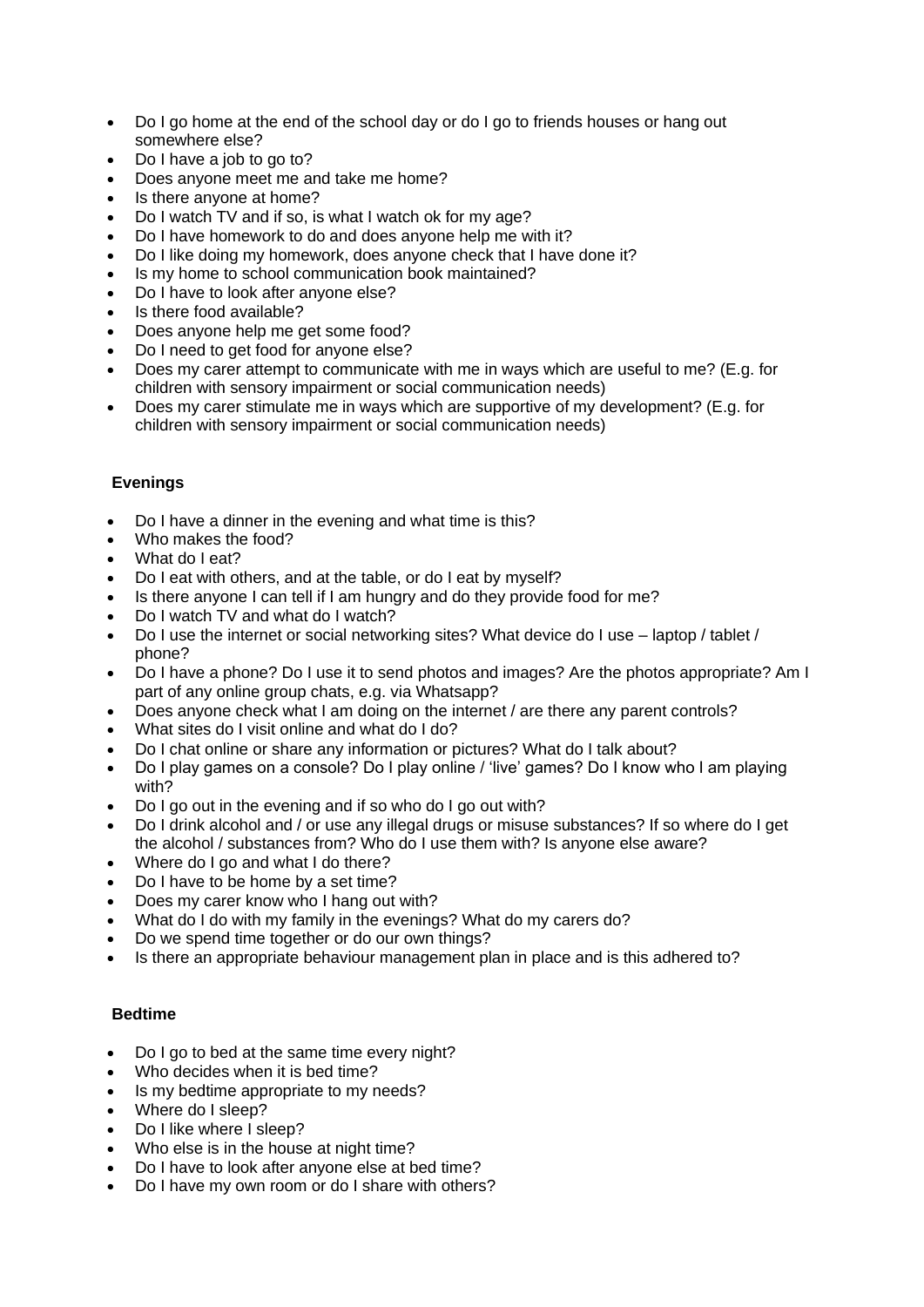• Do I have what I need in my room (clean bed, curtains, warm floors)?

### **School holidays/weekends**

- What do I do in the school holidays?
- Do I attend appropriate and relevant activities for my development such as short breaks for disabled children?
- Do I have to look after anyone?
- Do have chores / jobs to do? If so what are they?
- Do my carers look after me during the holidays or are they at work?
- If left unsupervised, how long for?
- Do my carers know what I do during the day and who I'm with?
- Do I have friends to spend time with? Do my carers know them? Where do I know them from? Are they the same age as me?
- What do my friends like doing?
- Do I have any hobbies?
- If I get free school meals during the term, what happens in the holidays?
- Is there food to eat at home?
- Is there someone around to help make food and supervise mealtimes?
- Do I have my own money? Where do I get it?
- Do I have a job to earn money?
- Do I seem to have more money / things than I would be able to afford by myself?

# **Relationships**

- What are my relationships like with my family and friends? Do I have lots of friends or just a few?
- Do I get on ok with my parents /carers? What about my siblings? If I don't get on with them is there anyone else that I talk to or spend time with?
- Who else is close to the family / around a lot?
- Do I spend lots of time in other people's houses / sleep elsewhere?
- Do I have a girlfriend / boyfriend? Do they make me happy? Are they the same age as me or older / younger? Where did I meet them? Where do I go with them?
- Am I sexually active with anyone / different people? Am I practicing safe sex? Do I know where to go to get advice on safe sex?
- Do I identify as Lesbian, Gay, Bisexual or Transexual? If so am I able to discuss this with my family / friends and are they supportive?

### **Independence**

- Do my parents have appropriate expectations of me given my age and any additional needs I may have?
- Do I or my carer's have the appropriate and necessary equipment and support to facilitate my independence?
- Do I have the support and assistance that I need to explore my independence?
- Do I have access to my own space and private time?

### **Medical / Health (Can apply at any time of the day or night)**

- Have I had my medication / treatment as required?
- Have medical professionals instructions been adhered to?
- Is all my equipment maintained and operating effectively?